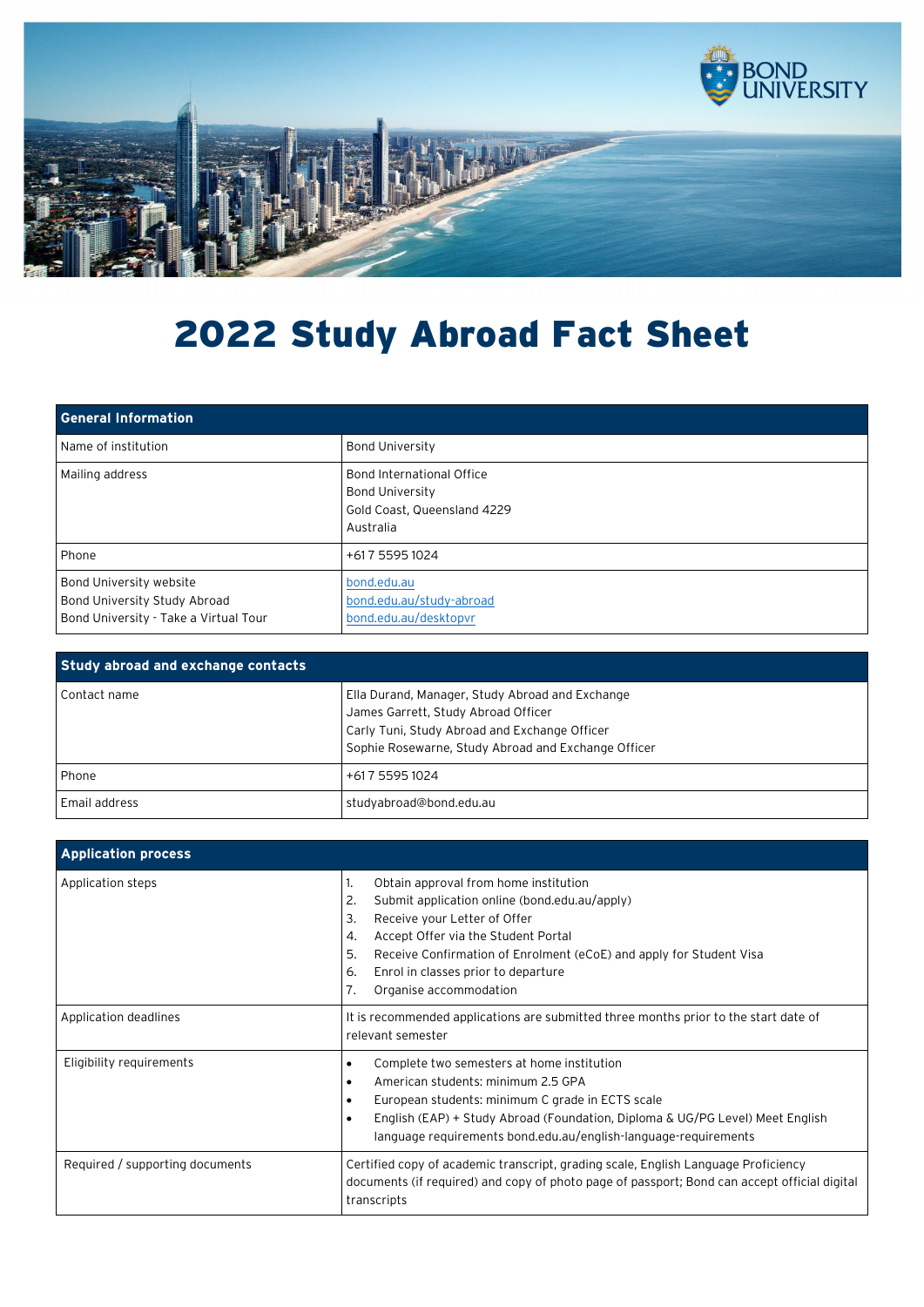| Subject availability                 |                                                                                         |
|--------------------------------------|-----------------------------------------------------------------------------------------|
| Study areas / course information     | apps.bond.edu.au/subjects                                                               |
| Restricted courses (if any)          | Subjects must be approved by the Study Abroad Office and / or the relevant Bond Faculty |
| Courses available in English         | All                                                                                     |
| Courses available in other languages | Foreign language courses only - Spanish, French, Chinese and Japanese Language studies  |
| Course load (minimum and maximum)    | 3 or 4 subjects (30 - 40 credit points)                                                 |

| <b>Arrival information</b>        |                                                                                                                                                                                                                                                                                                           |
|-----------------------------------|-----------------------------------------------------------------------------------------------------------------------------------------------------------------------------------------------------------------------------------------------------------------------------------------------------------|
| International Student Orientation | Orientation is for finalising enrolment, Faculty events and participating in student activities.<br>Orientation usually commences on the Wednesday prior to the semester commencement<br>date.<br>Semester 1: 12 - 14 January, 2022<br>Semester 2: 11 - 13 May, 2022<br>Semester 3: 7 - 9 September, 2022 |
| Academic dates                    | Semester 1: 17 January - 27 April, 2022<br>Semester 2:16 May - 20 August, 2022<br>Semester 3:12 September - 17 December, 2022                                                                                                                                                                             |
| Academic Calendar                 | bond.edu.au/academic-calendar                                                                                                                                                                                                                                                                             |

| <b>Examinations</b> |                                                                                                                                                                                                                                                                          |
|---------------------|--------------------------------------------------------------------------------------------------------------------------------------------------------------------------------------------------------------------------------------------------------------------------|
| Examination period  | Semester 1: 19 - 27 April, 2022<br>Semester 2: 12 - 20 August, 2022<br>Semester 3: 9 - 17 December, 2022<br>Examinations will also be held on weekends. Classes / examinations will not be scheduled on<br>Good Friday, Easter Saturday, Easter Sunday or Easter Monday. |

| <b>Accommodation</b>          |                                                                                                                                                                                             |
|-------------------------------|---------------------------------------------------------------------------------------------------------------------------------------------------------------------------------------------|
| On-campus accommodation       | bond.edu.au/accommodation                                                                                                                                                                   |
| Accommodation moving-in dates | Students usually move in to accommodation on the Tuesday prior to the semester<br>commencement date. Semester 1: 11 January, 2022 Semester 2: 10 May, 2022 Semester 3: 6<br>September, 2022 |
| Off-campus accommodation      | bond.edu.au/off-campus                                                                                                                                                                      |